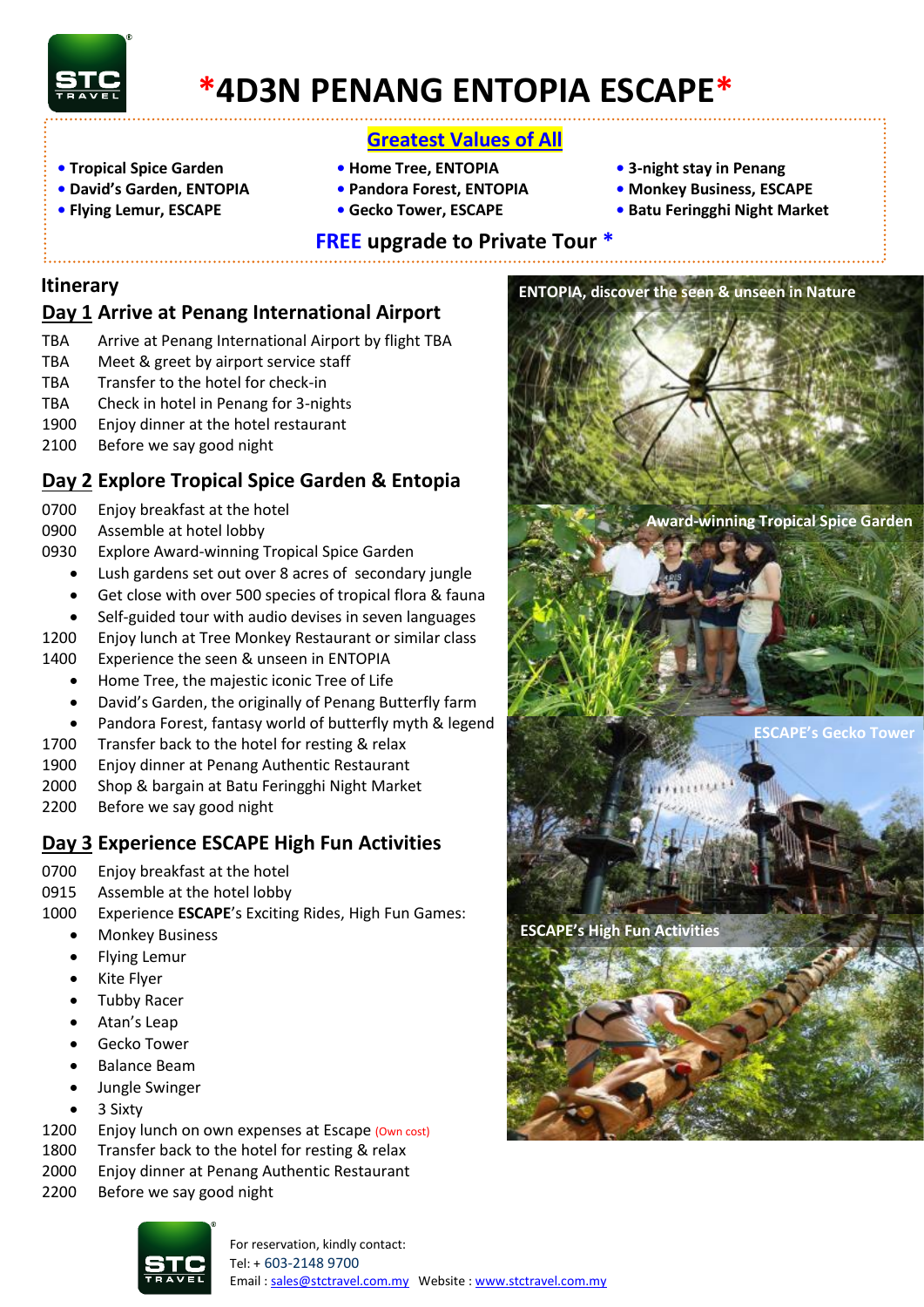

# **Day 4 Transfer to the airport for flight check in**

- 0700 Enjoy breakfast at hotel
- TBA Check-out and assemble at the hotel lobby<br>TBA Transfer to Penang International Airport
- Transfer to Penang International Airport
- TBA Departure by flight TBA



| <b>Tour Code: PEN4DEE</b> |                                                                                |                                    | <b>Tour Fare (MYR)</b><br>(Per person per package) |                     |                     |                         |                        | <b>Extension Night</b><br>(Per room per night) |                            |            |
|---------------------------|--------------------------------------------------------------------------------|------------------------------------|----------------------------------------------------|---------------------|---------------------|-------------------------|------------------------|------------------------------------------------|----------------------------|------------|
| <b>Star</b>               | <b>Hotel</b>                                                                   | <b>Travelling</b><br><b>Period</b> | 02<br><b>ADT</b>                                   | 03-05<br><b>ADT</b> | 06-09<br><b>ADT</b> | $10 - 14$<br><b>ADT</b> | <b>Single</b><br>Supp. | <b>TWN</b><br>/ SGL                            | <b>Extra</b><br><b>Bed</b> | <b>CNB</b> |
| $3*$                      | Hotel NEO+ Penang,<br>$(SUP)$ , Rating : 8.1                                   | 01 Apr 19 - 31 Mar 20              | 2019                                               | 1689                | 1509                | 1389                    | 370                    | 260                                            | 110                        | 30         |
| $4*$                      | Hotel Jen Penang,<br>$(DLX)$ , Rating : 8.3                                    | 01 Apr 19 - 31 Mar 20              | 2349                                               | 2019                | 1829                | 1719                    | 650                    | 450                                            | 120                        | 40         |
| $4*$                      | Hard Rock Hotel,<br>(Hillview DLX),<br>Rating: 8.6                             | 01 Apr 19 - 31 Mar 20              | 2449                                               | 2119                | 1939                | 1819                    | 740                    | 510                                            | 180                        | 40         |
| $4*$                      | Golden Sands Resort,<br>(SUP), Rating: 8.2                                     | 01 Apr 19 - 31 Mar 20              | 2559                                               | 2229                | 2039                | 1929                    | 860                    | 600                                            | 180                        | 40         |
| $5*$                      | Rasa Sayang Resort &<br>Spa, (Garden Wing,<br>DLX Garden View),<br>Rating: 9.0 | 01 Apr 19 - 31 Mar 20              | 3129                                               | 2799                | 2609                | 2499                    | 1490                   | 970                                            | 210                        | 60         |